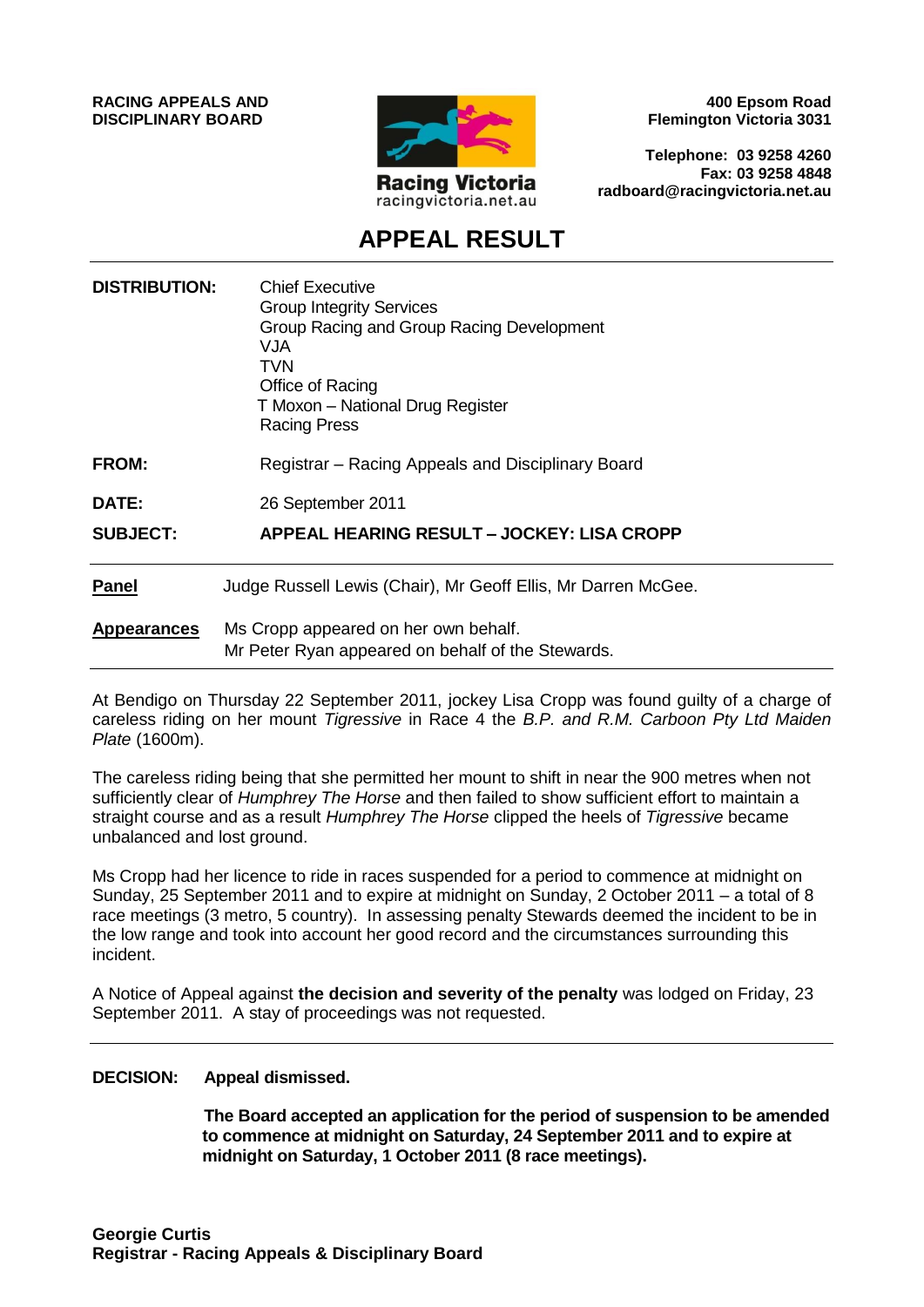# **TRANSCRIPT OF**

## **PROCEEDINGS**

### **RACING APPEALS AND DISCIPLINARY BOARD**

\_\_\_\_\_\_\_\_\_\_\_\_\_\_\_\_\_\_\_\_\_\_\_\_\_\_\_\_\_\_\_\_\_\_\_\_\_\_\_\_\_\_\_\_\_\_\_\_\_\_\_\_\_\_\_\_\_\_\_\_\_\_\_

**HIS HONOUR JUDGE R.P.L. LEWIS, Chairman MR G. ELLIS MR D. McGEE**

#### **EXTRACT OF PROCEEDINGS**

**DECISION**

### **IN THE MATTER OF THE B.P AND R.M. CARBOON PTY LTD MAIDEN PLATE OVER 1600 METRES AT BENDIGO ON 22/9/11**

**JOCKEY: LISA CROPP**

#### **MELBOURNE**

#### **MONDAY, 26 SEPTEMBER 2011**

MR P. RYAN appeared on behalf of the RVL Stewards

MS L. CROPP appeared on her own behalf